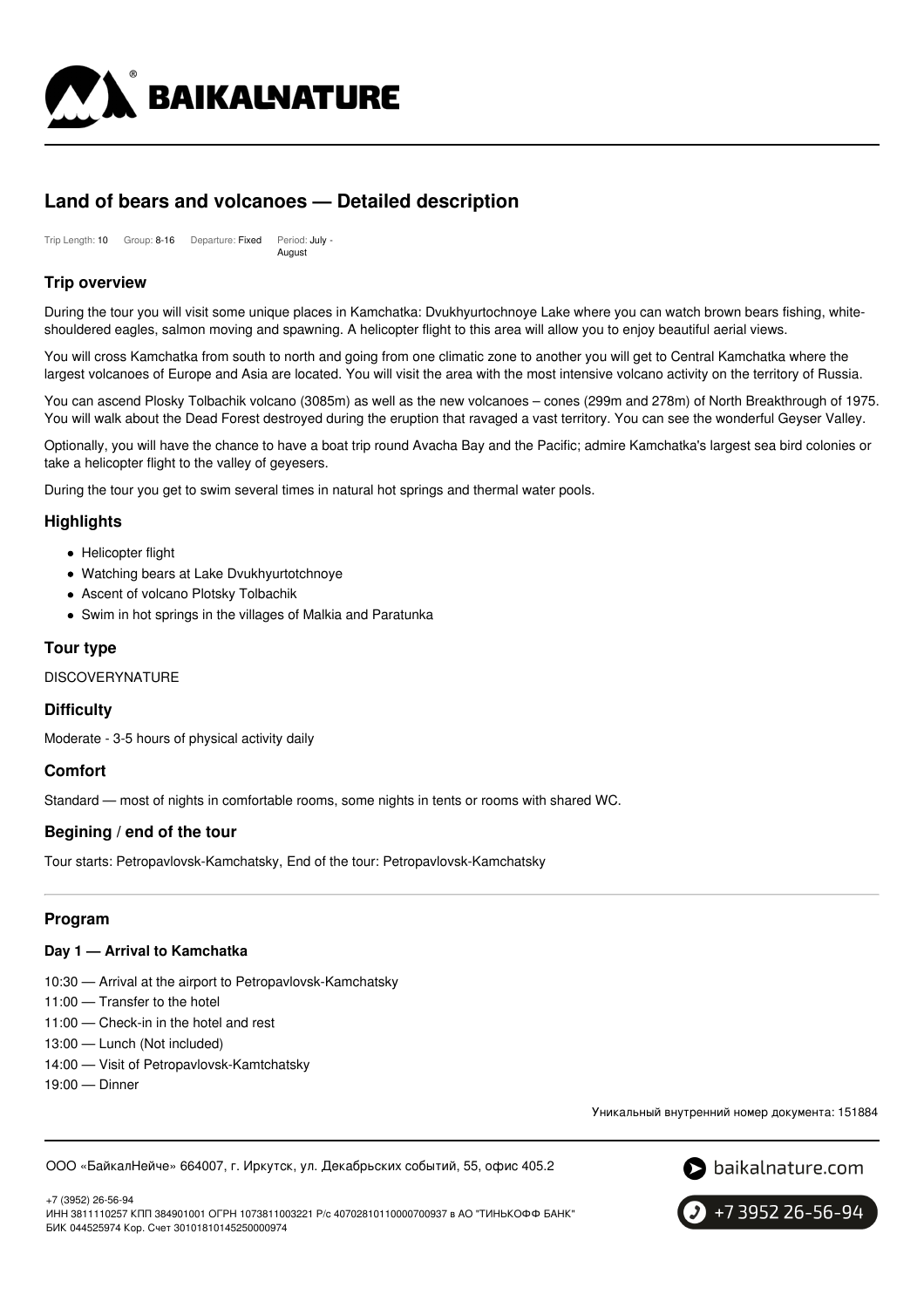

#### Overnight in the hotel

Hotels: Accommodation in the hotel "Petropavlovsk", Twin room Comfort: Comfortable accommodation, WC and bath / shower in room

#### **Day 2 — Free time and departure to Milkovo**

- 09:00 Breakfast in the resort
- 10:00 Free time
- 12:00 Departure to the village of Milkovo
- 13:00 En route lunch in the cafe (Not included)
- 16:00 Arrival at the hotel and check-in
- 19:00 Dinner (Not included)

#### Overnight in the hotel

Hotels: Accommodation in the hotel of Milkovo village, Kamchatka, Twin room Comfort: Comfortable accommodation, WC and shower on the floor

### **Day 3 — Helicopter flight to Dvukhyurtochnoye Lake**

- 07:30 Early breakfast
- 08:30 Transfer to Kozyrevsk village
- 11:30 Helicopter flight to Dvukhyurtochnoye Lake
- 12:30 Arrival and check-in
- 14:00 Lunch
- 15:00 Walking to the Dvukhyurtochnaya river
- 19:00 Dinner
	- Overnight in the resort

Hotels: Accommodation at the Dvukhyurtochnoye lake, Kamchatka, Room for 2-4 persons Comfort: Simple comfort accommodation, toilet outdoors, banya

#### **Day 4 — Bear watching**

- 09:00 Breakfast
- 10:00 Bear watching and fishing
- 13:00 Lunch
- 19:00 Dinner

Overnight in the resort

Hotels: Accommodation at the Dvukhyurtochnoye lake, Kamchatka, Room for 2-4 persons Comfort: Simple comfort accommodation, toilet outdoors, banya

#### **Day 5 — By helicopter over Kamchatka volcanoes**

- 09:00 Breakfast
- 10:00 Morning bear watching
- 11:00 Helicopter trip to Kozyrevsk village
- 12:00 Transfer to the base of the volcanic massif
- 13:00 Lunch (Not included)
- 16:00 Arrival and rest
- 19:00 Dinner
	- Overnight in tents
		- Hotels: Camping,

Уникальный внутренний номер документа: 151884

ООО «БайкалНейче» 664007, г. Иркутск, ул. Декабрьских событий, 55, офис 405.2





+7 3952 26-56-94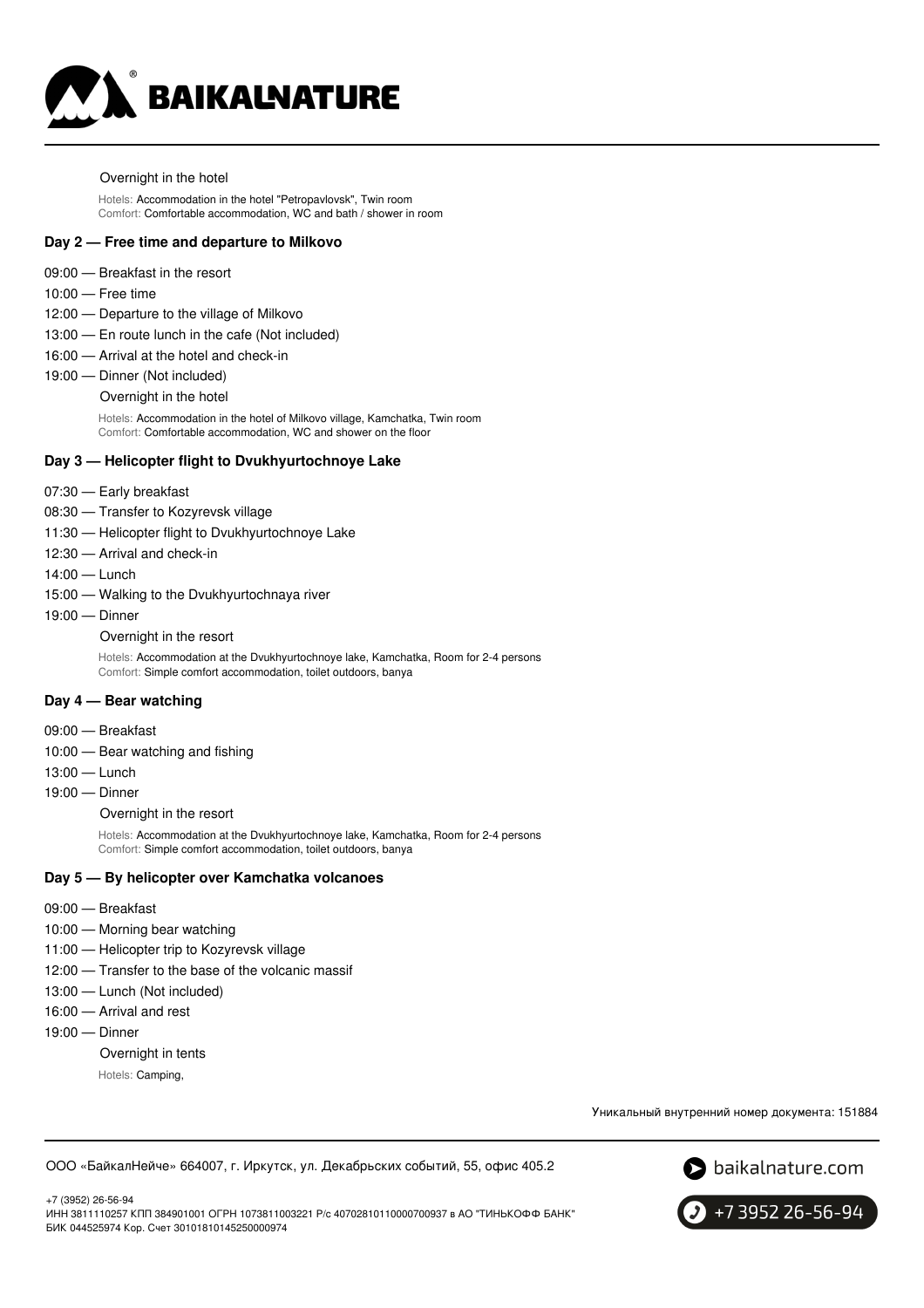

### **Day 6 — Ostry and Plosky Tolbachik volcanoes**

- 09:00 Breakfast
- 10:00 Trekking in neighborhoods
- 13:00 Outdoor lunch
- 19:00 Dinner

Overnight in tents

Hotels: Camping,

### **Day 7 — Northern and Southern break**

- 09:00 Breakfast
- 10:00 Driving to the Northern break
- 11:00 Ascending the new Tolbachiskie cones
- 13:00 Lunch
- 14:00 Driving to the Southern break
- 15:30 Departure to the Kozyrevsk village
- 18:20 Arrival and check-in in the resort
- 19:00 Dinner
- 20:00 Russian banya
	- Overnight in the resort

### **Day 8 — Return to Petropavlovsk**

- 08:00 Breakfast
- 09:00 Departure to Petropavlovsk
- 13:00 Lunch in the cafe (Not included)
- 15:00 Visit of water sourse Malkinskye
- 17:00 Arrival and check-in in the hotel
- 19:00 Dinner (Not included)
	- Overnight in the hotel

Hotels: Accommodation in the hotel "Petropavlovsk", Twin room Comfort: Comfortable accommodation, WC and bath / shower in room

# **Day 9 — Free day**

- 09:00 Breakfast
- 10:00 Optional excursions
- 13:00 Lunch (Not included)
- 14:00 Free time
- 19:00 Dinner (Not included)
	- Overnight in the hotel

Hotels: Accommodation in the hotel "Petropavlovsk", Twin room Comfort: Comfortable accommodation, WC and bath / shower in room

### **Day 10 — Souvenirs and end of the programme**

- 08:00 Breakfast in the hotel
- 09:00 Last tour in the city, you can go see the fish market and buy souvenirs
- 12:00 Transfer to the airport. End of the programme.

Уникальный внутренний номер документа: 151884

ООО «БайкалНейче» 664007, г. Иркутск, ул. Декабрьских событий, 55, офис 405.2



+7 (3952) 26-56-94

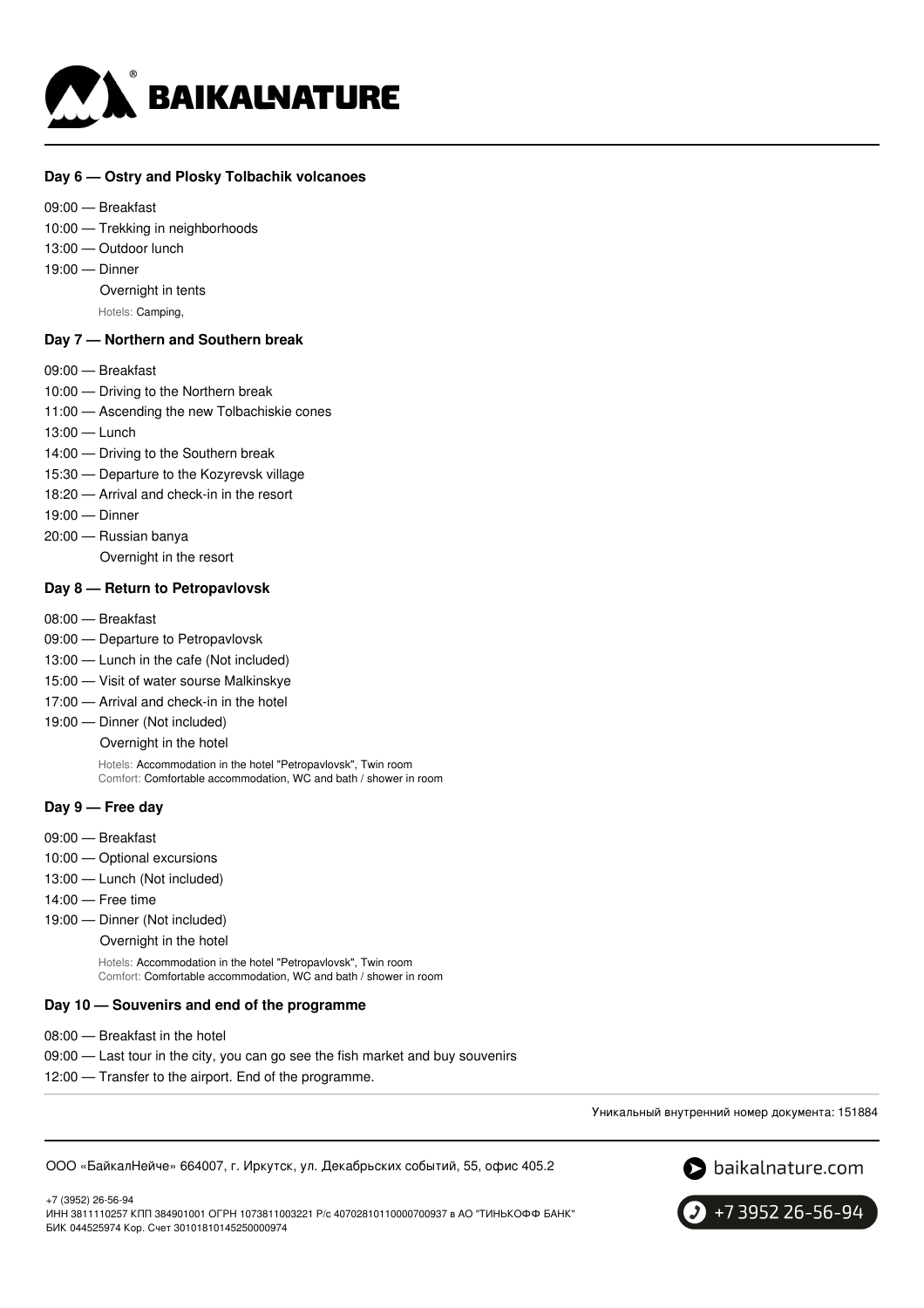

# **Departures**

| <b>Start</b> | End        | <b>Basic price per person</b> |
|--------------|------------|-------------------------------|
| 13.07.2022   | 22.07.2022 | 233200.00 RUB                 |
| 23.07.2022   | 01.08.2022 | 233200.00 RUB                 |
| 02.08.2022   | 1.08.2022  | 233200.00 RUB                 |

# **Note**

The price includes meals from lunch on Day 3 to breakfast on Day 8. The price does not include: - Breafasts and dinners in the cities and in Milkovo (plan 150 - 300 roubles per meal in a cafe and per person, 300 - 600 roubles in the restaurant). - Helicopter tour to the Valley of Geysers: 46 000 roubles (price of 2020, possible to be changed). - Boat trip with fishing to the Avacha Bay: 6 500 roubles (price of 2020, possible to be changed). Single supplement is 19 500 roubles / per person (except the resort on the lake)

## **What's included**

**Price includes**

- English-speaking quide services
- Russian-speaking quide services
- Accommodation as per itinerary
- Transport as per itinerary
- Excursions and visits as per itinerary
- Reserves and national parks entrance permissions
- Tent rental
- Transfer from airport / railway station on first day
- Transfer to airport / railway station on last day
- Letter of invitation
- Bathing in hot springs
- Camping outfit rental
- Meals according to the program

# **Checklist & Equipment**

We recommend you to pack all your stuff in two bags: a small backpack and a large travelling bag.

SMALL BACKPACK: will be useful for carrying your personal belongings during the day (camera, film, personal medication, bottled water, etc.) You will also use it as hand luggage during air travel for all your heavy (to lighten the travel bag in the luggage compartment), fragile (camera, etc.) and necessary (toilet bag, etc.) things.

BIG TRAVEL BAG or BIG BACKPACK: must contain the rest of your stuff. It will be in the luggage compartment during the flight. It will be transported by vehicles.

# **Recommended checklist**

Sleeping bag rated from 0° C to +15° C Raincoat or wind and waterproof shell jacket (with hood !) POLARTEC or similar pullover Windproof waterproof pants and jacket (GORE-TEX, EVENT, SIMPA-TEX) Trekking socks Trekking pants

Уникальный внутренний номер документа: 151884

### ООО «БайкалНейче» 664007, г. Иркутск, ул. Декабрьских событий, 55, офис 405.2



+7 3952 26-56-94

+7 (3952) 26-56-94 ИНН 3811110257 КПП 384901001 ОГРН 1073811003221 Р/с 40702810110000700937 в АО "ТИНЬКОФФ БАНК" БИК 044525974 Кор. Счет 30101810145250000974

#### **Price does not include**

- Medical insurance
- Personal expenses and tips
- Visa fees and travel insurance
- Optional activities
- Airline tickets
- Sleeping bag rental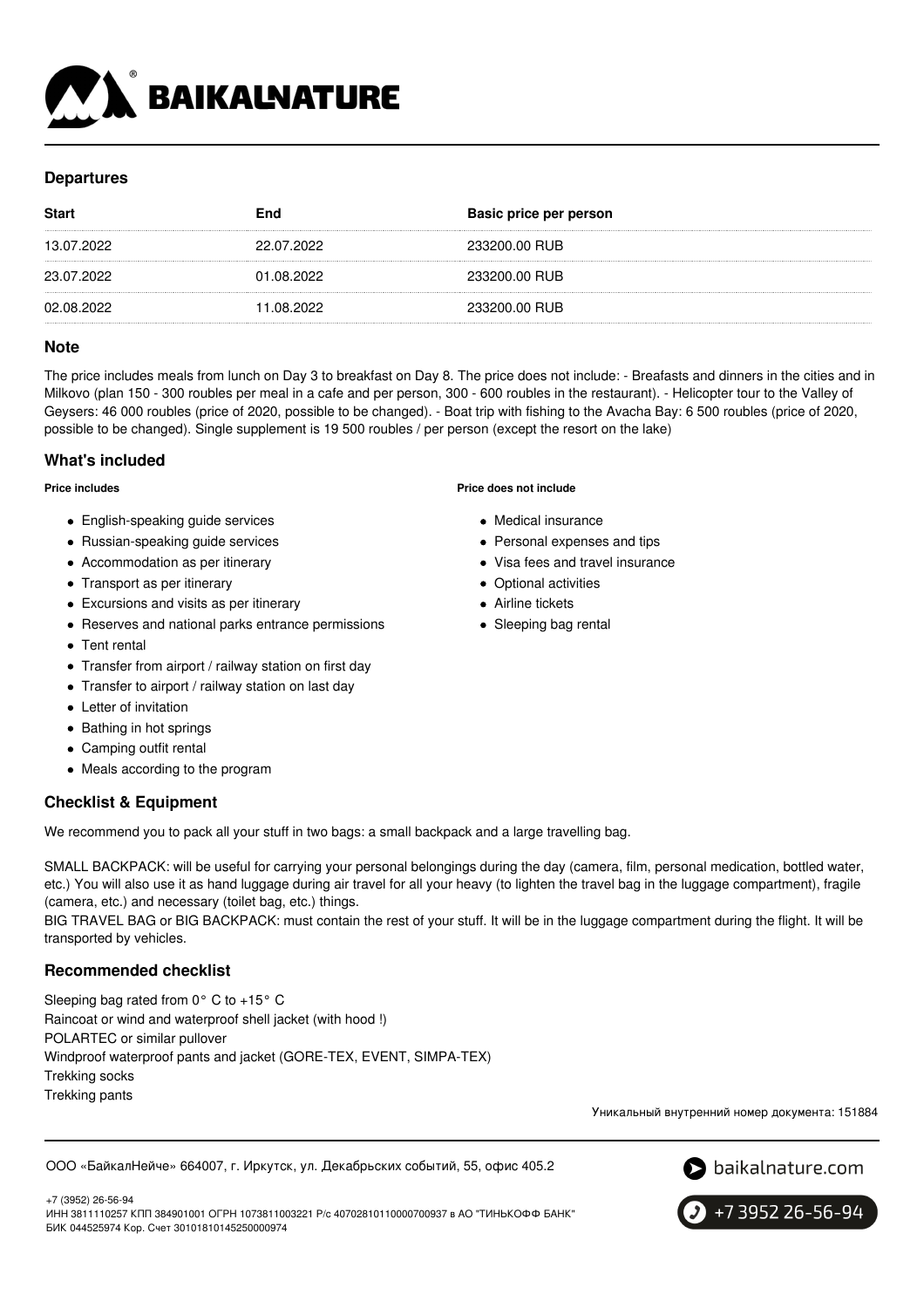

Long sleeve shirts or sweatshirts **Shorts** T-shirts **Socks** Cap or hat to protect against sun Comfortable walking shoes (like Vibram or similar) Sunglasses with filter Mosquito net for face Toilet roll Pocket knife (to put in checked baggage) Flip-flops for banya Towel Swimsuit Wipes Wristwatch or pocket alarm clock **Binoculars** Telescopic sticks

### **Meals**

In the canteen at the inns, fresh local products. Cold lunch and hot dinner, cooked on an open fire in the evening. If you are a vegetarian or have any particular preferences, please let us know, so we could adapt the menu.

### **Visa**

You need a tourist visa to travel to Russia. It can be issued for a maximum period of 30 days. Your passport has to be valid for at least six months after the expiry date of your visa and to have at least two blank pages.

BaikalNature offers visa support and has created "BaikalNature letter of invitation" package. If you buy a BaikalNature tour, this package is absolutely free; when you buy any other BaikalNature service, you will have to pay for this package. For more information please conact your nearest Russian Embassy or Visa Application Center.

### **Money**

The Russian currency is ruble. In all cities and many large villages of Russia, you can easily withdraw rubles, using a Visa or MasterCard, from ATMs, located in banks, department stores or hotel lobbies, some of them are open 24 hours a day. If you have euros or dollars with you, exchange offices will allow you to change them easily in the cities, seldom in the countryside. However, it can be difficult to exchange traveler's checks, even in cities.

## **Tipping**

All persons who compose the BaikalNature travel team (guides, drivers, cooks, etc.) are paid a decent wage for their services and do not expect any tips from you. So you have no obligation to leave anything. If you really want to express your satisfaction by leaving a gratuity, and if it is in foreign currency, be aware that torn or glued coins and banknotes cannot be exchanged. Anyway, thank you for your tips, left at your discretion in envelopes.

## **Health**

### No compulsory vaccination.

You need to get a health examination before a great trip. Consult your doctor. Get a dental checkup. If you have health problems that could worsen during the trip, make sure you have taken all your medications with you. Provide a first aid kit that includes among other items:

Уникальный внутренний номер документа: 151884

```
ООО «БайкалНейче» 664007, г. Иркутск, ул. Декабрьских событий, 55, офис 405.2
```


+7 (3952) 26-56-94 ИНН 3811110257 КПП 384901001 ОГРН 1073811003221 Р/с 40702810110000700937 в АО "ТИНЬКОФФ БАНК" БИК 044525974 Кор. Счет 30101810145250000974